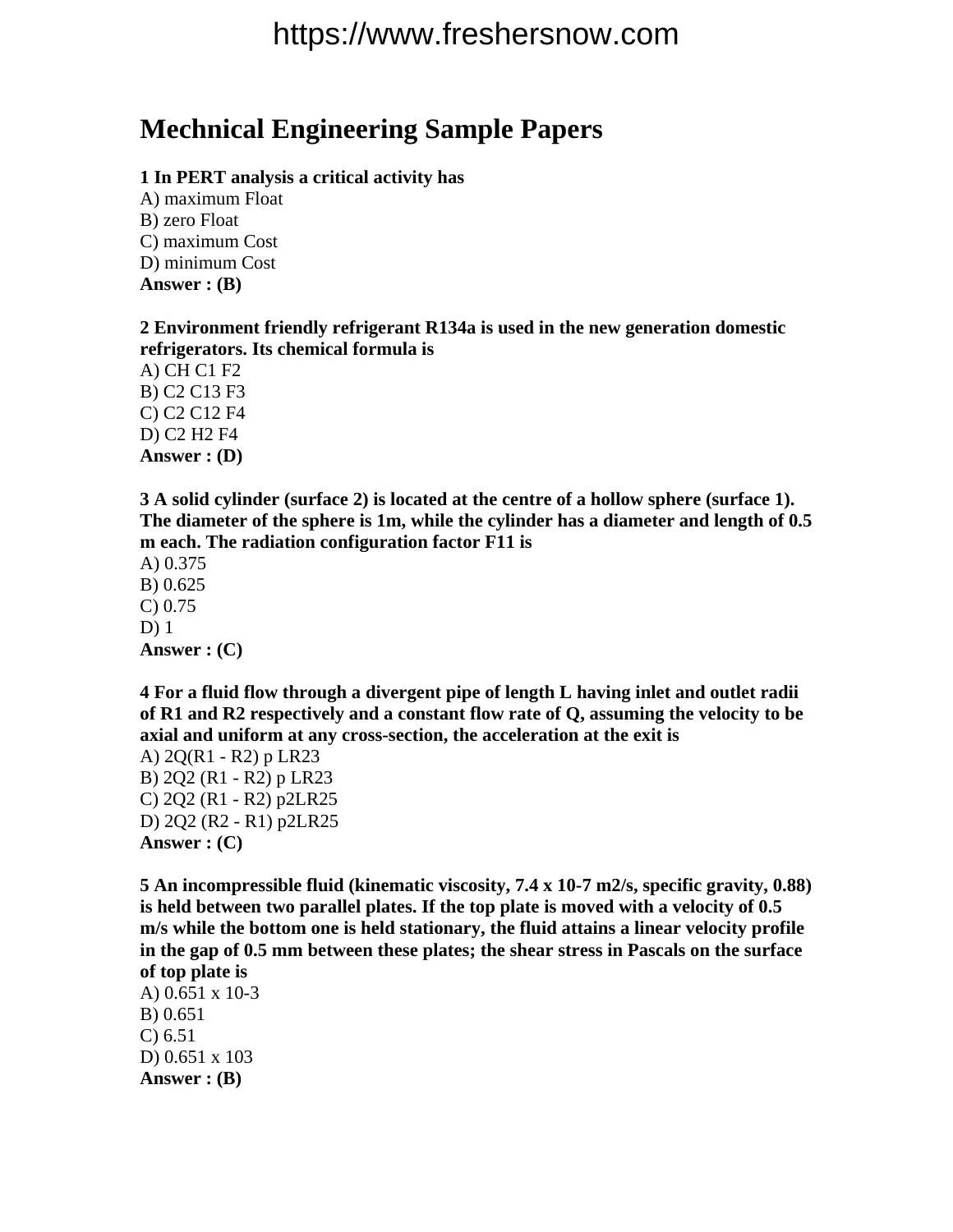# https://www.freshersnow.com

**6 The tool of an NC machine has to move along a circular arc from (5,5) to (10,10) while performing an operation. The centre of the arc is at (10,5). Which one of the following NC tool path commands performs the above mentioned operation?**

A) N010 G02 X10 Y10 X5 Y5 R5 B) N010 G03 X10 Y10 X5 Y5 R5 C) N010 G01 X5 Y5 X10 Y10 R5 D) N010 G02 X5 Y5 X10 Y10 R5 **Answer : (D)**

### **7 During a Morse test on a 4 cylinder engine, the following measurements of brake power were taken at constant speed.**

All cylinders firing 3037 kW Number 1 cylinder not firing 2102 kW Number 2 cylinder not firing 2102 kW Number 3 cylinder not firing 2100 kW Number 4 cylinder not firing 2098 kW The mechanical efficiency of the engine is A) 91.53% B) 85.07% C) 81.07% D) 61.22% **Answer : (C)**

**8 In terms of theoretical stress concentration factor (Kt) and fatigue stress concentration factor (Kf ), the notch sensitivity 'q' is expressed as**

A) (Kf -1) (Kt -1) B)  $(Kf-1)$   $(Kt+1)$  $C)$  (Kt -1) (Kf -1) D)  $(Kf+1)$   $(Kt+1)$ **Answer : (A)**

**9 Starting from x0 = 1, one step of Newton-Raphson method in solving the equation**   $x3 + 3x -7 = 0$  gives the next value  $(x1)$  as A)  $x1 = 0.5$ B)  $x1 = 1.406$ C)  $x1 = 1.5$ D)  $x1 = 2$ **Answer : (C)**

**10 A maintenance service facility has Poisson arrival rates, negative exponential service time and operates on a 'first come first served' queue discipline. Break downs occur on an average of 3 per day with a range of zero to eight. The maintenance crew can service an average of 6 machines per day with a range of zero to seven. The mean waiting time for an item to be serviced would be**

A) 16 day B) 13 day